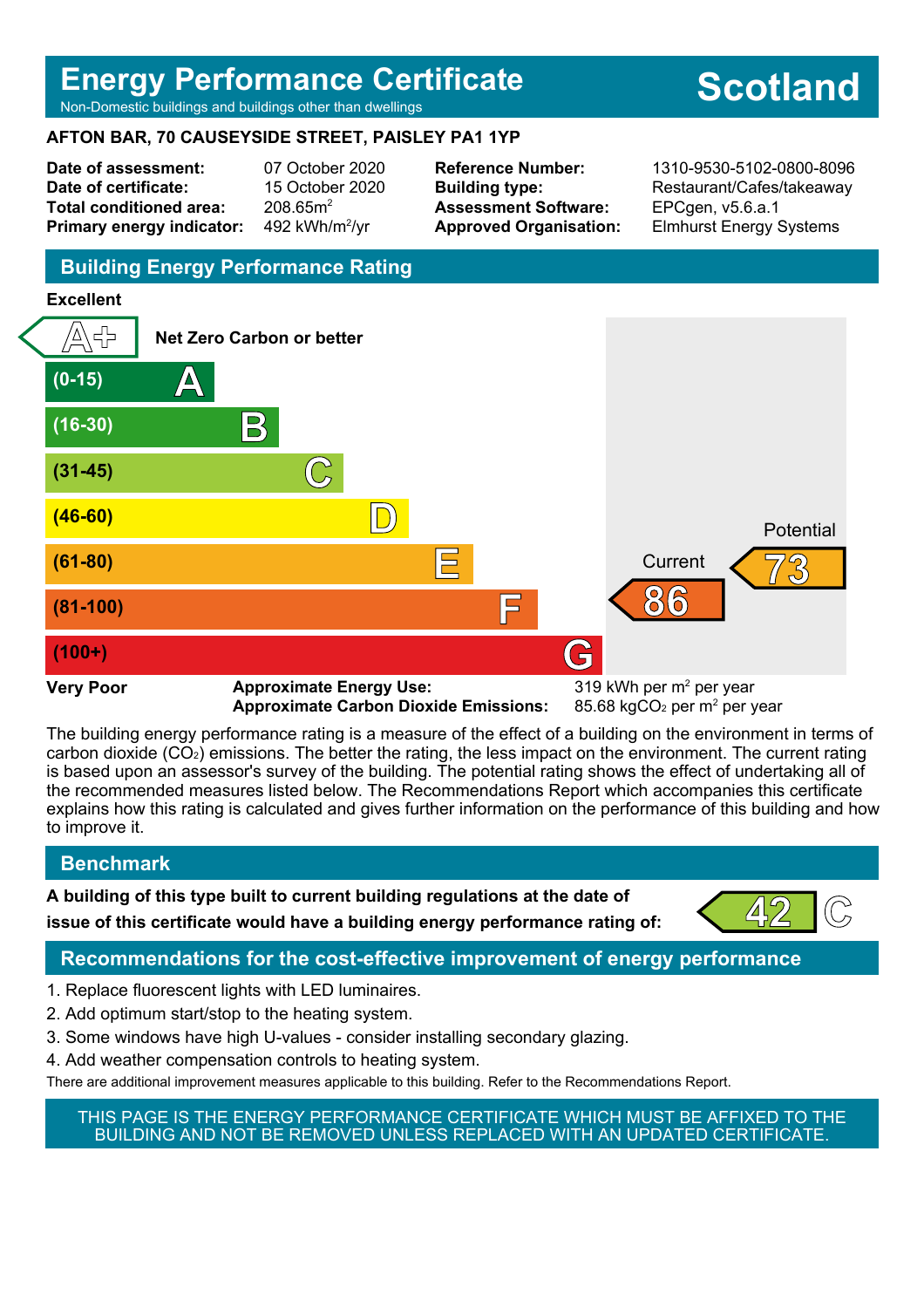#### **Background**

This section provides additional information regarding the building and your energy assessment.

| <b>Restaurants and Cafes/Drinking</b><br>Establishments/Takeaways |
|-------------------------------------------------------------------|
| 209m <sup>2</sup>                                                 |
| <b>NaturalGas</b>                                                 |
| HeatingandNaturalVentilation                                      |
| Renewable energy source: None                                     |
| Grid supplied                                                     |
|                                                                   |

The Recommendations Report provides additional information in support of your Energy Performance Certificate. It was produced in line with the Government's approved calculation methodology and is based upon output from CLG, iSBEM, v5.6.a, SBEM, v5.6.a.2.

This calculates energy used in the heating, hot water provision, lighting and ventilation of your building. Different fuels produce different amounts of carbon dioxide for every kilowatt hour (kWh) of energy used. The calculation methodology therefore applies fuel emission factors to energy use for each fuel used to give an overall rating for your building. This assessment covers all fixed building services but excludes energy used in portable appliances, office equipment and for industrial processes.

As buildings can be used in different ways, energy use is calculated using standard occupancy assumptions which may be different from the way you use your building. The rating also uses national weather information to allow comparison between the performance of similar buildings in different parts of Scotland.

Further information on the assessment process and approved software tools can be found online at: www.scotland.gov.uk/epc.

#### **Recommendations for improvement**

This section lists the improvement measures recommended on your Energy Performance Certificate and further action you can take to improve the performance of your building. These measures have been checked by your assessor as being appropriate for your building and are listed under four headings: short payback period, medium payback period, long payback period and other improvement measures.

The calculation tool has automatically produced a set of recommendations which are reviewed by your assessor to ensure that they are relevant to the building and its use. The assessor may add or remove recommendations and may also have commented on the recommendations based upon their professional knowledge and expertise. This may include inserting additional recommendations or measures under 'other recommendations' (see below).

Note that these recommendations do not include advice on matters relating to the operation and maintenance of your building as such cannot be identified or represented within the calculation process.

## Implementing improvements - legal disclaimer.

The advice provided in this Recommendations Report is intended to be for information only. Recipients of this report are advised to seek further professional advice before making any decision on how to improve the energy performance of the building.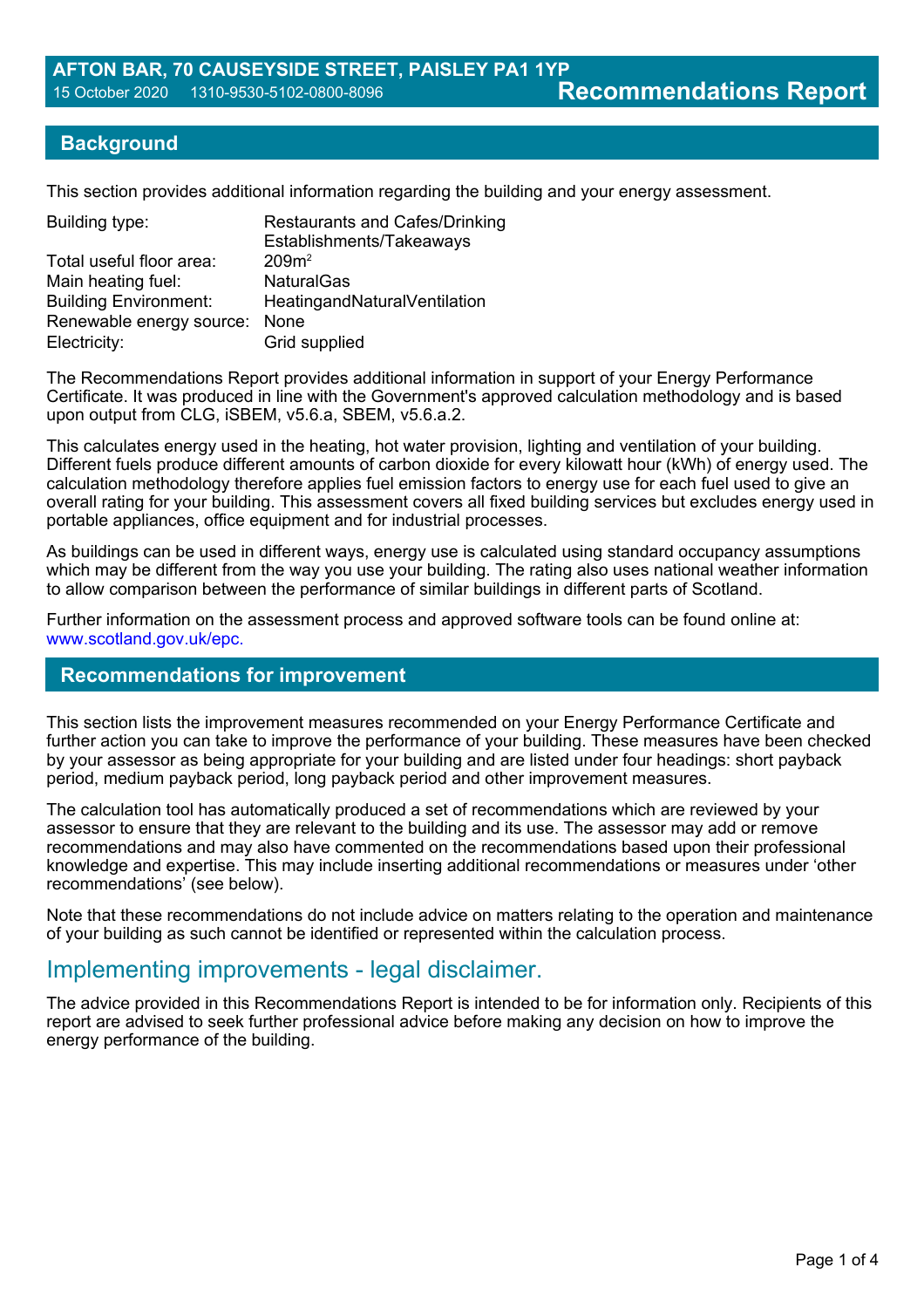#### **Recommended measures with a short payback period (less than 3 years)**

| <b>Recommendations (short payback)</b>                                                                                                                                                                                 | <b>Potential Impact</b> |
|------------------------------------------------------------------------------------------------------------------------------------------------------------------------------------------------------------------------|-------------------------|
| Add optimum start/stop to the heating system.                                                                                                                                                                          | <b>MEDIUM</b>           |
| Some windows have high U-values - consider installing secondary glazing.                                                                                                                                               | <b>MEDIUM</b>           |
| In some spaces, the solar gain limit defined in the NCM is exceeded, which might<br>cause overheating. Consider solar control measures such as the application of<br>reflective coating or shading devices to windows. | <b>MEDIUM</b>           |
| Add weather compensation controls to heating system.                                                                                                                                                                   | <b>MEDIUM</b>           |
| Some solid walls are poorly insulated - introduce or improve internal wall insulation.                                                                                                                                 | <b>MEDIUM</b>           |

#### **Recommended measures with a medium payback period (3 to 7 years)**

| Recommendations (medium payback)                                                                                                                                                     | <b>Potential Impact</b> |
|--------------------------------------------------------------------------------------------------------------------------------------------------------------------------------------|-------------------------|
| Some glazing is poorly insulated. Replace/improve glazing and/or frames.                                                                                                             | <b>MEDIUM</b>           |
| Some floors are poorly insulated - introduce and/or improve insulation. Add insulation<br>to the exposed surfaces of floors adjacent to underground, unheated spaces or<br>exterior. | <b>MEDIUM</b>           |

#### **Recommended measures with a long payback period (more than 7 years)**

| <b>Recommendations (long payback)</b> | <b>Potential Impact</b> |
|---------------------------------------|-------------------------|
|---------------------------------------|-------------------------|

## Other measures

This section lists other measures selected by your assessor based upon an understanding of the building and/or a valid existing Recommendations Report.

| <b>Recommendations (other)</b>                  | Potential Impact |
|-------------------------------------------------|------------------|
| Replace fluorescent lights with LED luminaires. | <b>MEDIUM</b>    |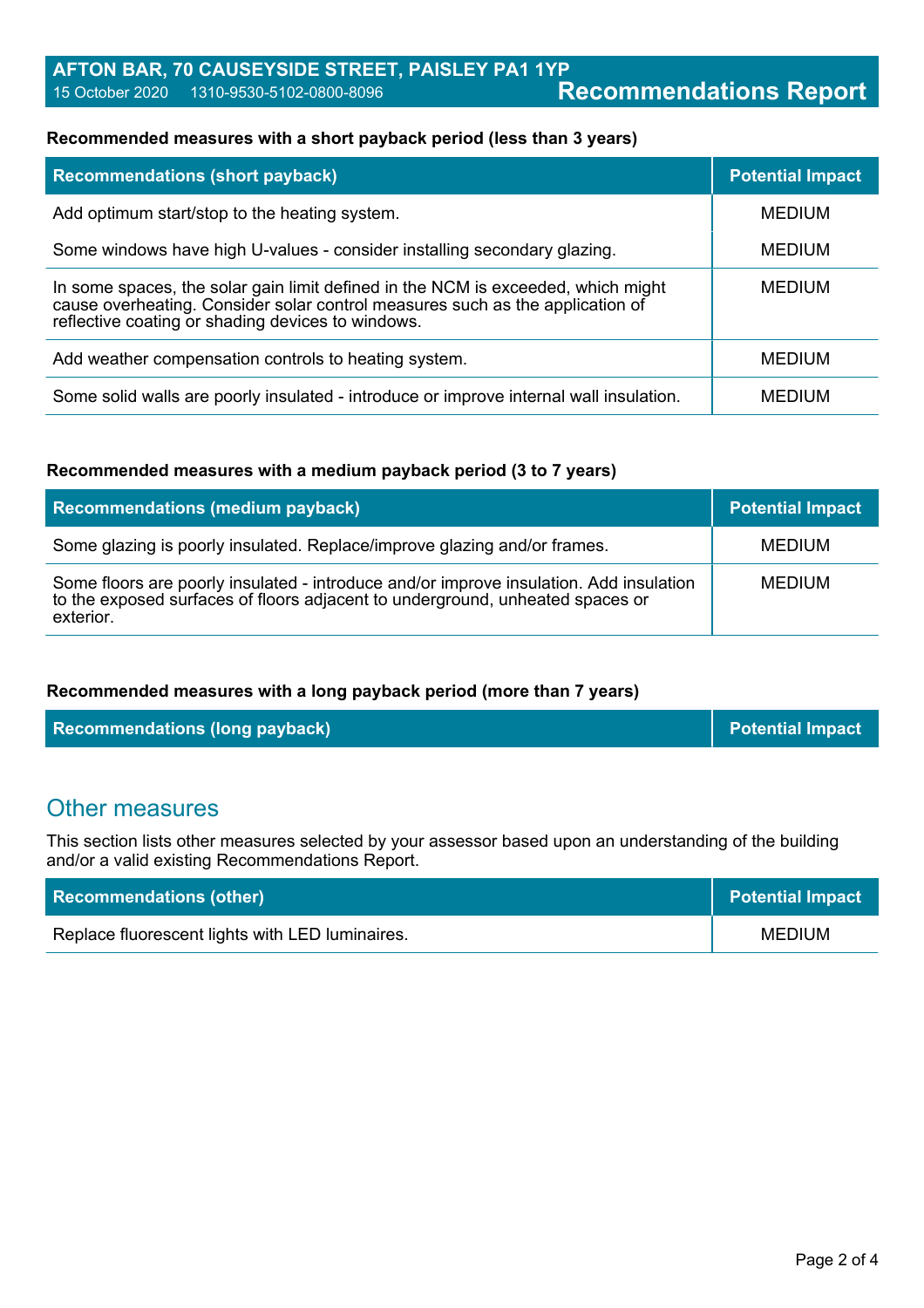## Payback period:

Payback periods are based upon data provided by Good Practice Guides and Carbon Trust energy survey reports and are average figures calculated using a simple payback method. It is assumed that the source data is correct and accurate, using up to date information.

They should be considered indicative. The figures have been calculated as an average across a range of buildings and may therefore differ from the actual payback period for the building being assessed. It is recommended that the cost effectiveness and payback of each suggested measure be further investigated before making any decision on how to improve the energy efficiency of your building.

## Carbon Impact:

Each measure is assigned a low, medium or high potential impact on the energy efficiency of your building. This relates to their potential to reduce carbon dioxide emissions arising from energy used in your building. For automatically generated recommendations, the carbon impact is determined by the approved software but may be adjusted by your assessor based upon their knowledge of the building. The impact of 'other recommendations' is determined by the assessor.

## **Comparative assessment - Feed-in Tariff**

Eligibility for standard tariff for solar PV under the DECC Feed-in Tariff initiative is contingent on a minimum energy efficiency requirement being met. This requires a building to have an EPC band of D or better. Further information can be found at: www.decc.gov.uk/fits This requirement is based upon the means of determining EPC band which is used in England & Wales.

**If calculated using this process, but using Scottish climate data, your building would currently have an EPC band of C (and a rating of 60).**

### **Requirements under section 63 of the Climate Change (Scotland) Act**

From 1 September 2016, regulations require the assessment and improvement of existing non-domestic buildings with an area of more than 1,000 m². See www.gov.scot/section63 for information.

As this building does not exceed 1,000 m<sup>2</sup> in area, it is not currently subject to these regulations.